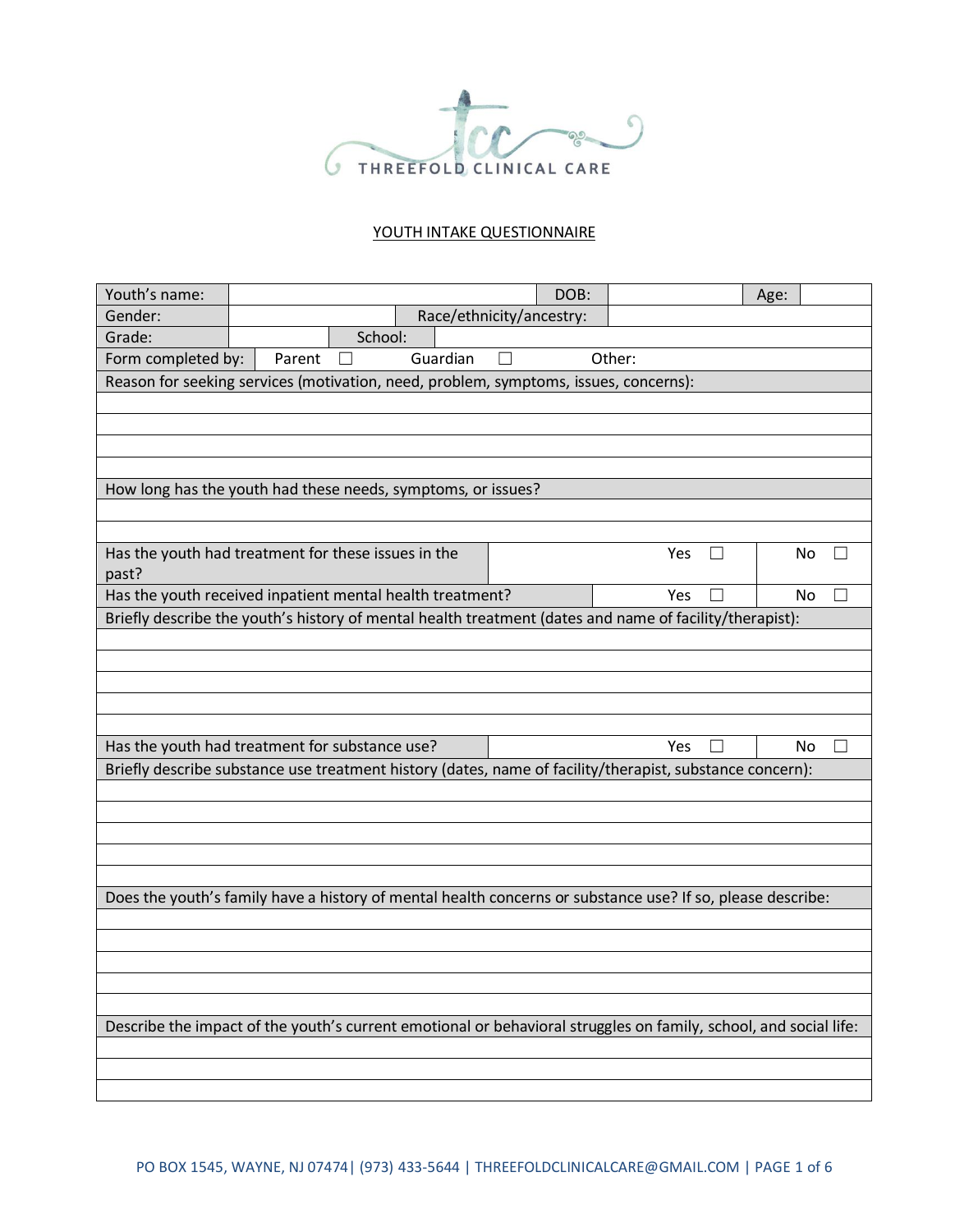

|                                                                                                                                | Describe the youth's strengths and unique qualities: |        |                                                      |     |         |        |  |  |
|--------------------------------------------------------------------------------------------------------------------------------|------------------------------------------------------|--------|------------------------------------------------------|-----|---------|--------|--|--|
|                                                                                                                                |                                                      |        |                                                      |     |         |        |  |  |
|                                                                                                                                |                                                      |        |                                                      |     |         |        |  |  |
|                                                                                                                                |                                                      |        |                                                      |     |         |        |  |  |
|                                                                                                                                |                                                      |        |                                                      |     |         |        |  |  |
| Is the youth currently under the care of a physician or psychiatrist? If yes, please provide the following:                    |                                                      |        |                                                      |     |         |        |  |  |
| Doctor's name:                                                                                                                 |                                                      |        |                                                      |     |         |        |  |  |
| Address:                                                                                                                       |                                                      |        |                                                      |     |         |        |  |  |
| Phone:                                                                                                                         |                                                      |        |                                                      |     |         |        |  |  |
| Treatment for:                                                                                                                 |                                                      |        |                                                      |     |         |        |  |  |
| Medications:                                                                                                                   |                                                      |        |                                                      |     |         |        |  |  |
|                                                                                                                                |                                                      |        |                                                      |     |         |        |  |  |
|                                                                                                                                |                                                      |        |                                                      |     |         |        |  |  |
|                                                                                                                                |                                                      |        |                                                      |     |         |        |  |  |
|                                                                                                                                |                                                      |        |                                                      |     |         |        |  |  |
|                                                                                                                                |                                                      |        |                                                      |     |         |        |  |  |
| Has the youth ever experienced an upsetting event or situation? (abuse, neglect, abandonment, bullying, loss                   |                                                      |        |                                                      |     |         |        |  |  |
| of a loved one or pet, moving, surgery, pain). Please briefly describe below, including dates, location, alleged               |                                                      |        |                                                      |     |         |        |  |  |
| perpetrators (as indicated), type of abuse (as indicated), and observed impact of experience on the youth:                     |                                                      |        |                                                      |     |         |        |  |  |
|                                                                                                                                |                                                      |        |                                                      |     |         |        |  |  |
|                                                                                                                                |                                                      |        |                                                      |     |         |        |  |  |
|                                                                                                                                |                                                      |        |                                                      |     |         |        |  |  |
|                                                                                                                                |                                                      |        |                                                      |     |         |        |  |  |
|                                                                                                                                |                                                      |        |                                                      |     |         |        |  |  |
|                                                                                                                                |                                                      |        |                                                      |     |         |        |  |  |
|                                                                                                                                |                                                      |        |                                                      |     |         |        |  |  |
|                                                                                                                                |                                                      |        |                                                      |     |         |        |  |  |
|                                                                                                                                |                                                      |        |                                                      |     |         |        |  |  |
|                                                                                                                                |                                                      |        |                                                      |     |         |        |  |  |
|                                                                                                                                |                                                      |        |                                                      |     |         |        |  |  |
| Is there any legal action pending related to accusations of abuse or neglect?                                                  |                                                      |        |                                                      | Yes | No      |        |  |  |
|                                                                                                                                |                                                      |        | History of Legal Involvement                         |     |         |        |  |  |
| Legal involvement                                                                                                              | Current                                              | Past   | Legal involvement                                    |     | Current | Past   |  |  |
| Custody                                                                                                                        | $\Box$                                               | $\Box$ | Visitation                                           |     | $\Box$  | $\Box$ |  |  |
| Adoption                                                                                                                       | $\Box$                                               | $\Box$ | Child Protective Services (DCPP)<br>$\Box$<br>$\Box$ |     |         |        |  |  |
| Probation                                                                                                                      | $\Box$                                               | $\Box$ | Other:                                               |     | $\Box$  | $\Box$ |  |  |
| Please provide contact information (name, title, phone number) for all legal persons currently involved with the youth's care: |                                                      |        |                                                      |     |         |        |  |  |
|                                                                                                                                |                                                      |        |                                                      |     |         |        |  |  |
|                                                                                                                                |                                                      |        |                                                      |     |         |        |  |  |
|                                                                                                                                |                                                      |        |                                                      |     |         |        |  |  |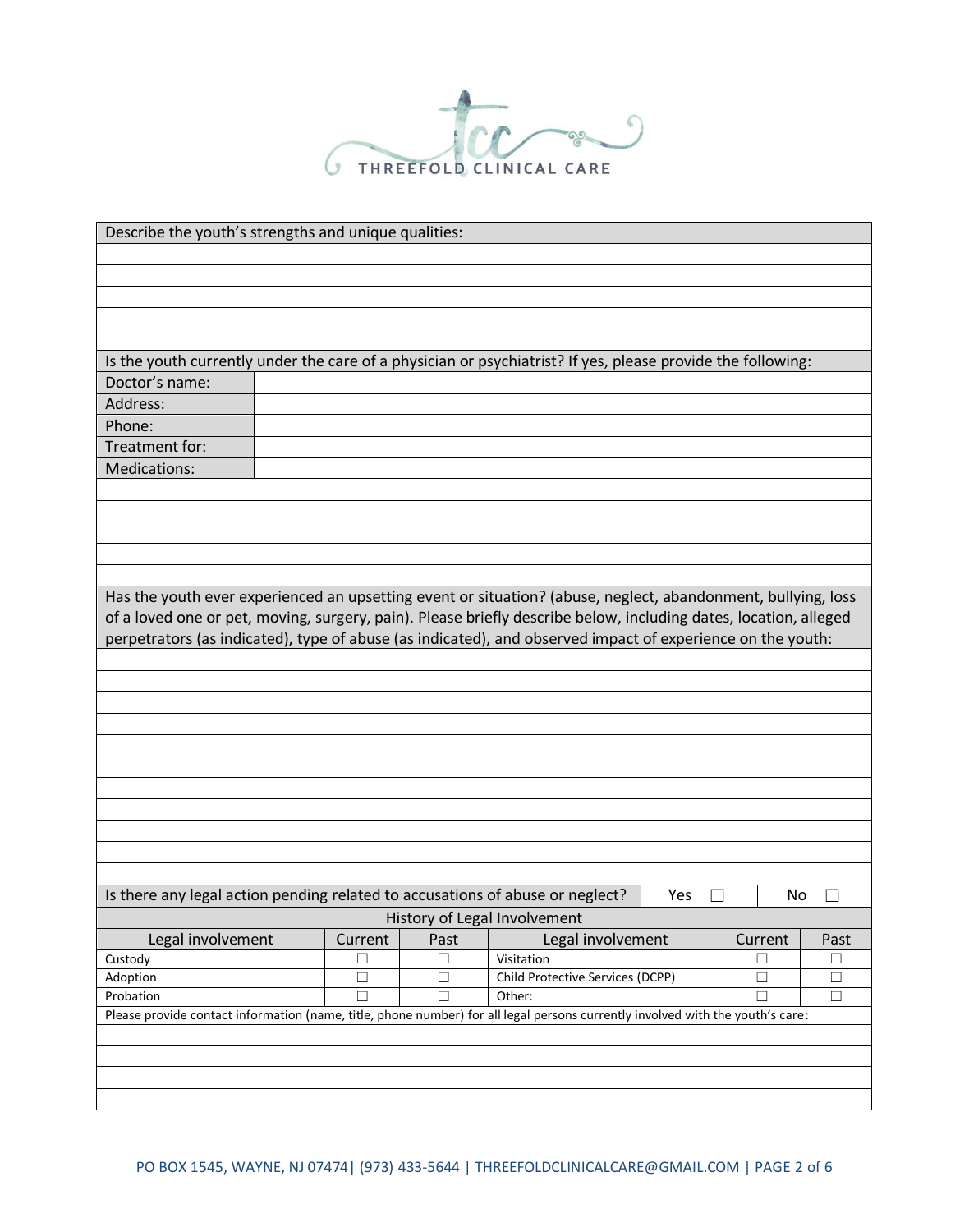

|                                                      |         | <b>Family Stressors</b>  |                                |         |        |  |  |
|------------------------------------------------------|---------|--------------------------|--------------------------------|---------|--------|--|--|
| Stressor                                             | Current | Past                     | Stressor                       | Current | Past   |  |  |
| Marital struggles                                    | □       | ⊔                        | Housing problems               |         |        |  |  |
| Marital separation                                   | $\Box$  | $\Box$                   | Legal issues                   | □       | □      |  |  |
| <b>Divorce</b>                                       | □       | □                        | Death of a friend              | □       | □      |  |  |
| Custody disputes                                     | □       | $\Box$                   | Death of a relative            | □       |        |  |  |
| Financial problems                                   | □       | □                        | Death of a pet                 | □       | П      |  |  |
| Job loss                                             | □       | □                        | Family illness                 | $\Box$  | П      |  |  |
| Parent using alcohol/drugs                           | □       | П                        |                                |         |        |  |  |
| Additional stressors not listed above:               |         |                          |                                |         |        |  |  |
|                                                      |         |                          |                                |         |        |  |  |
| Please describe the current youth custody agreement: |         |                          |                                |         |        |  |  |
|                                                      |         |                          |                                |         |        |  |  |
|                                                      |         | <b>Symptom Checklist</b> |                                |         |        |  |  |
| Symptom                                              | Current | Past                     | Symptom                        | Current | Past   |  |  |
| Crying, sadness, depression                          | □       | $\Box$                   | Temper outbursts, aggression   | □       | □      |  |  |
| Loss of enjoyment in usual activities                | □       | $\Box$                   | Irritability, anger            | □       | □      |  |  |
| Desire to die                                        | П       | П                        | Argues frequently              | □       | П      |  |  |
| Easily distracted                                    | П       | П                        | Disobedience                   | □       | П      |  |  |
| Made suicidal gestures/attempts                      | П       | П                        | Hallucinations                 | □       |        |  |  |
| Worries more than others                             | □       | $\Box$                   | Unusual fears or phobias       | $\Box$  | □      |  |  |
| Panics                                               | П       | $\Box$                   | Anxious, nervous               | $\Box$  | П      |  |  |
| Repeats unnecessary acts                             | □       | □                        | Is overly concerned            | □       | $\Box$ |  |  |
| Exhibits rituals, habits, superstitions              | П       | □                        | Twitches, unusual movements    | □       |        |  |  |
| Easts very little/fasts to lose weight               | □       | □                        | Gorges or binge eats           | □       | □      |  |  |
| Sleep walking                                        | □       | $\Box$                   | Blames others for own mistakes | □       | П      |  |  |
| Withdrawn                                            | □       | □                        | Easily annoyed by others       | □       | $\Box$ |  |  |
| Nightmares, night terrors                            | П       | П                        | Low motivation                 | П       | П      |  |  |
| Low self-esteem                                      | П       | $\Box$                   | Disorientation                 | □       | □      |  |  |
| Wakes up very early                                  | □       | $\Box$                   | Vomits intentionally           | $\Box$  | $\Box$ |  |  |
| Tiredness, fatigue                                   | □       | $\Box$                   | Injures self intentionally     | $\Box$  | $\Box$ |  |  |
| Restless sleep, wakes frequently                     | $\Box$  | □                        | Struggles with friendships     | $\Box$  | П      |  |  |
| Trouble falling asleep                               | П       | П                        | Feels shy around others        | П       |        |  |  |
| Excessive sleep                                      | П       | П                        | Grief or loss                  | □       | □      |  |  |
| Poor appetite                                        | □       | □                        | Feelings of worthlessness      |         |        |  |  |
| Under or over weight                                 | □       | $\Box$                   | Chronic pain                   | □       | □      |  |  |
| Hyperactivity                                        | □       | $\Box$                   | Drug use                       | $\Box$  | □      |  |  |
| Frequently acts without thinking                     | $\Box$  | $\Box$                   | Alcohol use                    | $\Box$  | П      |  |  |
| Does not complete tasks                              | $\Box$  | $\Box$                   | Cigarette use                  | $\Box$  | $\Box$ |  |  |
| Headaches                                            | $\Box$  | $\Box$                   | Sexual problems                | $\Box$  | $\Box$ |  |  |
| Easily distracted                                    | $\Box$  | $\Box$                   | Mood swings                    | $\Box$  | $\Box$ |  |  |
| Academic struggles                                   | $\Box$  | $\Box$                   | Ideas of harming others        | $\Box$  | $\Box$ |  |  |
| Worries about money                                  | $\Box$  | $\Box$                   | Disorganized thoughts          | $\Box$  | $\Box$ |  |  |
| Concerned about family members                       | $\Box$  | $\Box$                   | Problems at work               | $\Box$  | $\Box$ |  |  |
| Relationship problems                                | $\Box$  | $\Box$                   | Feelings of hopelessness       | $\Box$  | $\Box$ |  |  |
| Daydreams, fantasizes                                | $\Box$  | $\Box$                   | Problems with the law          | $\Box$  | $\Box$ |  |  |
| Additional symptoms not listed above:                |         |                          |                                |         |        |  |  |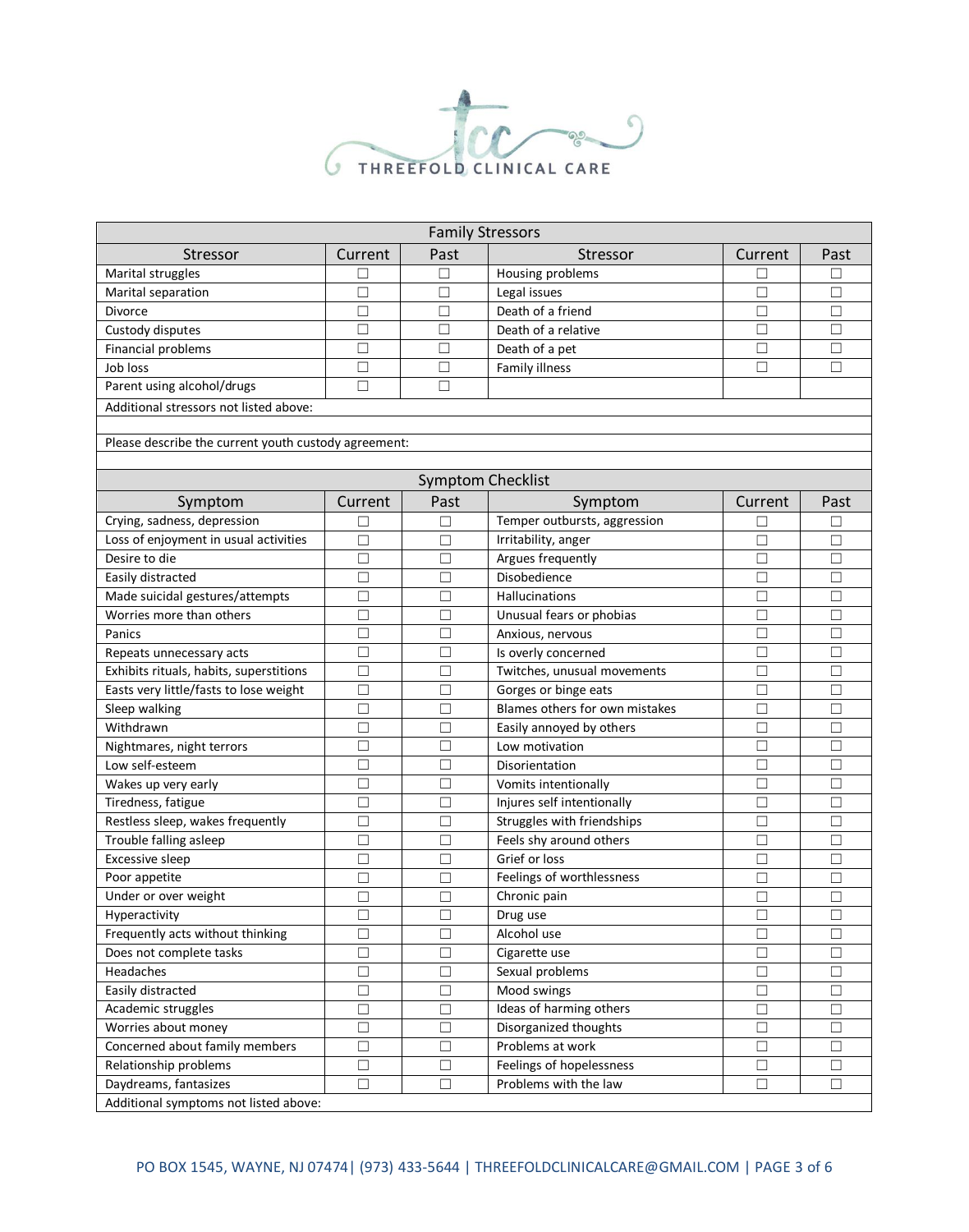

|                                                             |         |           | <b>Developmental History</b>                         |         |           |  |  |  |
|-------------------------------------------------------------|---------|-----------|------------------------------------------------------|---------|-----------|--|--|--|
|                                                             |         |           | During pregnancy, did the youth's biological mother: |         |           |  |  |  |
|                                                             | Yes     | <b>No</b> |                                                      | Yes     | <b>No</b> |  |  |  |
| Drink alcohol                                               | П       | П         | Experience pregnancy complications                   | П       | П         |  |  |  |
| Use legal substances                                        | □       | □         | Experience problems during labor                     | $\Box$  | П         |  |  |  |
| Use illegal substances                                      | □       | $\Box$    | Experience problems during delivery                  | $\Box$  | П         |  |  |  |
| <b>Take medications</b>                                     | □       | $\Box$    | Experience a physical accident                       | $\Box$  | П         |  |  |  |
| Additional:<br>Become ill<br>□<br>$\Box$                    |         |           |                                                      |         |           |  |  |  |
|                                                             |         |           |                                                      |         |           |  |  |  |
|                                                             |         |           |                                                      |         |           |  |  |  |
| Please check if the youth experienced any of the following: |         |           |                                                      |         |           |  |  |  |
|                                                             | Yes     | <b>No</b> |                                                      | Yes     | No        |  |  |  |
| Delays in holding up head                                   | Е       | □         | Delays in toilet training                            | $\Box$  | П         |  |  |  |
| Delays in turning over                                      | □       | □         | Delays in using single words                         | □       | □         |  |  |  |
| Delays in sitting up                                        | $\Box$  | □         | Delays in using sentences                            | $\Box$  | □         |  |  |  |
| Delays in Crawling                                          | $\Box$  | $\Box$    | Delays in dressing self                              | $\Box$  | □         |  |  |  |
| Delays in walking alone                                     | □       | $\Box$    | Delays in sleeping through the night                 | $\Box$  | □         |  |  |  |
| Delays in Weaning                                           | □       | □         | Delays in feeding self                               | $\Box$  | П         |  |  |  |
| Ate well                                                    | □       | П         | Was clumsy                                           | $\Box$  | П         |  |  |  |
| Was colicky                                                 | □       | П         | Was easy to regulate, sleeping/eating                | $\Box$  | П         |  |  |  |
| Exhibited head banging behavior                             | □       | □         | Wanted to be left alone                              | □       | П         |  |  |  |
| Was adaptable to transitions                                | □       | □         | Easy to soothe                                       | $\Box$  | □         |  |  |  |
| Was more interested in things than                          | □       | П         | Performed daredevil behavior                         | □       | П         |  |  |  |
| people                                                      |         |           |                                                      |         |           |  |  |  |
| Additional:                                                 |         |           |                                                      |         |           |  |  |  |
|                                                             |         |           |                                                      |         |           |  |  |  |
|                                                             |         |           | Rewards and Consequences Used with the Youth         |         |           |  |  |  |
| Time out<br>□                                               |         |           | Extra chores<br>□                                    |         |           |  |  |  |
| Rewards/incentives<br>Loss of privileges<br>□<br>□          |         |           |                                                      |         |           |  |  |  |
| Grounding<br>$\Box$                                         |         |           | Physical/corporal punishment<br>□                    |         |           |  |  |  |
| Additional:                                                 |         |           |                                                      |         |           |  |  |  |
|                                                             |         |           |                                                      |         |           |  |  |  |
|                                                             |         |           | <b>Relationship Development</b>                      |         |           |  |  |  |
|                                                             |         |           | Please check all that apply to the youth:            |         |           |  |  |  |
| <b>Behavior</b>                                             | Current | Past      | <b>Behavior</b>                                      | Current | Past      |  |  |  |
| Prefers to be alone                                         | □       | $\Box$    | Is demanding and bossy                               | $\Box$  | $\Box$    |  |  |  |
| Is frequently alone and feels lonely                        | $\Box$  | П         | Fights with others                                   | $\Box$  | $\Box$    |  |  |  |
| Is shy                                                      | $\Box$  | $\Box$    | <b>Bullies others</b>                                | $\Box$  | $\Box$    |  |  |  |
| Has few friends                                             | $\Box$  | $\Box$    | Teases other youth                                   | $\Box$  | $\Box$    |  |  |  |
| Has many friends                                            | □       | $\Box$    | Prefers to play with younger children                | $\Box$  | $\Box$    |  |  |  |
| Plays with "problem kids"                                   | □       | $\Box$    | Prefers to play with other children                  | $\Box$  | $\Box$    |  |  |  |
| Is bullied and/or "picked-on"                               | $\Box$  | $\Box$    | Poor relationships with peers                        | $\Box$  | П         |  |  |  |
| Is oversensitive                                            | $\Box$  | $\Box$    | Conflict with parents/guardians                      | $\Box$  | П         |  |  |  |
| Has poor relationships with teachers                        | $\Box$  | $\Box$    | Has difficulty with siblings                         | $\Box$  | □         |  |  |  |
| Additional:                                                 |         |           |                                                      |         |           |  |  |  |
|                                                             |         |           |                                                      |         |           |  |  |  |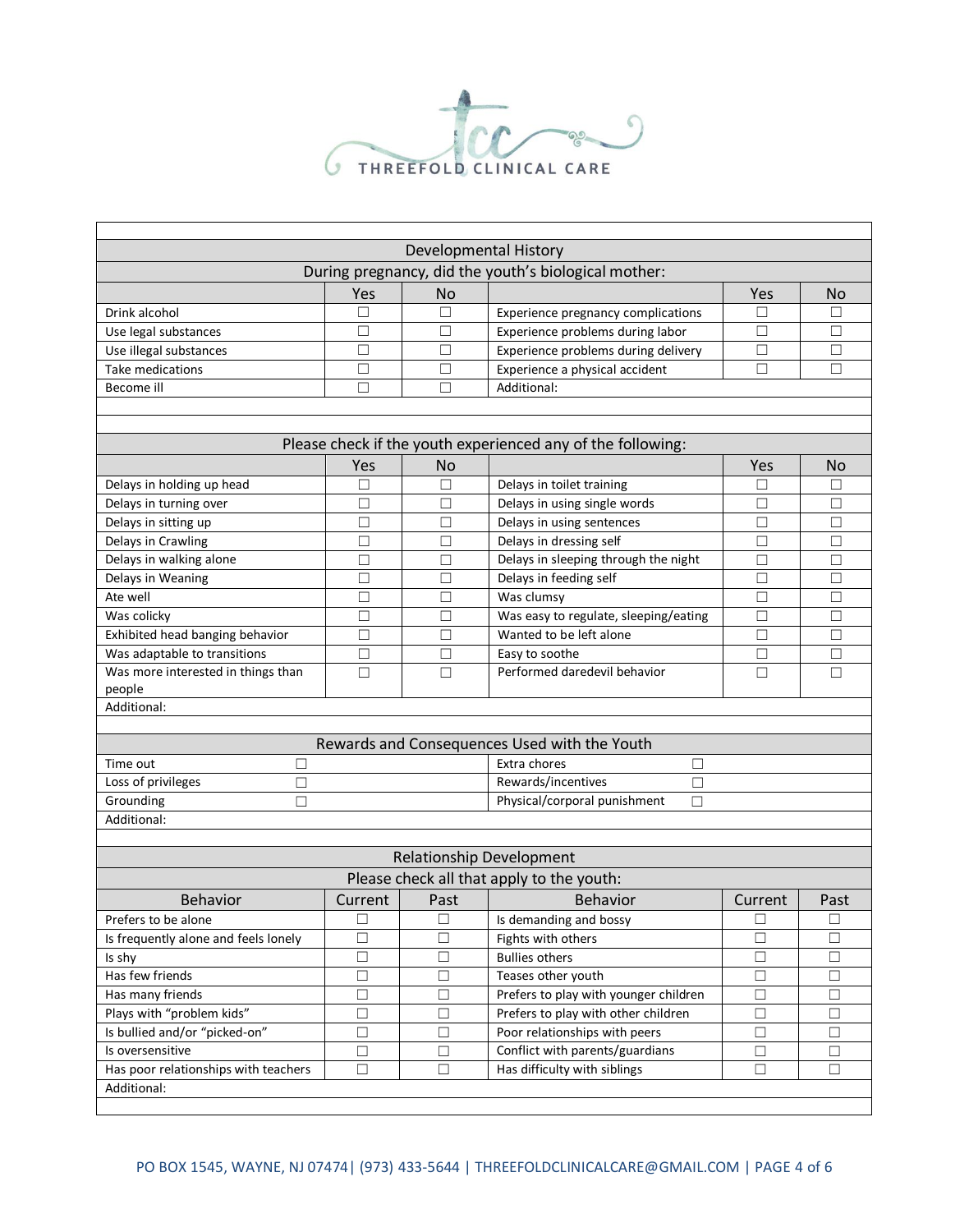

| School                                                               |        |                                           |           |                                                   |                            |                                                          |         |        |
|----------------------------------------------------------------------|--------|-------------------------------------------|-----------|---------------------------------------------------|----------------------------|----------------------------------------------------------|---------|--------|
|                                                                      |        | Please check all that apply to the youth: |           |                                                   |                            |                                                          |         |        |
| The youth<br>Current                                                 |        | Past                                      |           | The youth                                         |                            | Current                                                  | Past    |        |
| Dislikes school<br>□                                                 |        | □                                         |           | Missed many school days                           |                            |                                                          | П       | □      |
| Works hard but does not do well                                      | $\Box$ | П                                         |           | Repeated a grade                                  |                            |                                                          | П       | □      |
| Unmotivated, refuses to complete<br>work                             | $\Box$ | $\Box$                                    |           | Is disciplined frequently, receives<br>detentions |                            |                                                          | $\Box$  | $\Box$ |
| Has learning struggles                                               | $\Box$ | $\Box$                                    |           | Is disruptive in class                            |                            |                                                          | $\Box$  | □      |
| Has been expelled from school. If<br>$\Box$<br>yes, how many times?  |        | $\Box$                                    |           | many times?                                       |                            | Has been suspended. If yes, how                          | $\Box$  | $\Box$ |
| Is in resource classes/special edu.                                  | $\Box$ | $\Box$                                    |           | Is in a vocational school                         |                            |                                                          | $\Box$  | $\Box$ |
| Is in the gifted and talented program                                | $\Box$ | $\Box$                                    |           |                                                   |                            | Is in an out-of-district placement                       | $\Box$  | $\Box$ |
| Receives speech therapy services                                     | $\Box$ | □                                         |           |                                                   |                            | Receives home-bound education                            | $\Box$  | □      |
| Meets with the school counselor                                      | $\Box$ | $\Box$                                    |           | Has an IEP or 504 Plan                            |                            |                                                          | П       | П      |
| Please provide any additional information as needed:                 |        |                                           |           |                                                   |                            |                                                          |         |        |
|                                                                      |        |                                           |           |                                                   |                            |                                                          |         |        |
|                                                                      |        |                                           |           |                                                   |                            |                                                          |         |        |
|                                                                      |        |                                           |           | <b>Medical History</b>                            |                            |                                                          |         |        |
| Condition                                                            |        | Yes                                       | <b>No</b> |                                                   | Age                        |                                                          | Details |        |
| Serious infection                                                    |        | $\Box$                                    | $\Box$    |                                                   |                            |                                                          |         |        |
| Convulsions/seizures                                                 |        | $\Box$                                    | $\Box$    |                                                   |                            |                                                          |         |        |
| Head injury                                                          |        | $\Box$                                    | $\Box$    |                                                   |                            |                                                          |         |        |
| Other injuries                                                       |        | $\Box$<br>$\Box$                          |           |                                                   |                            |                                                          |         |        |
| Medical hospitalizations                                             |        | $\Box$                                    | $\Box$    |                                                   |                            |                                                          |         |        |
| Surgeries                                                            |        | $\Box$                                    | $\Box$    |                                                   |                            |                                                          |         |        |
| Poisoning                                                            |        | $\Box$                                    | □         |                                                   |                            |                                                          |         |        |
| Allergies                                                            |        | $\Box$                                    | $\Box$    |                                                   |                            |                                                          |         |        |
| Asthma                                                               |        | $\Box$                                    | □         |                                                   |                            |                                                          |         |        |
| Complications from alcoholism                                        |        | □<br>$\Box$                               | □<br>П    |                                                   |                            |                                                          |         |        |
| Complications from drug use<br>Unexplained aches and pains           |        | $\Box$                                    | $\Box$    |                                                   |                            |                                                          |         |        |
| Other:                                                               |        |                                           |           |                                                   |                            |                                                          |         |        |
| Other:                                                               |        |                                           |           |                                                   |                            |                                                          |         |        |
| Other:                                                               |        |                                           |           |                                                   |                            |                                                          |         |        |
|                                                                      |        |                                           |           | <b>Family Information</b>                         |                            |                                                          |         |        |
|                                                                      |        |                                           |           |                                                   |                            | List all of the people who currently live with the youth |         |        |
| Name                                                                 |        | Age<br>Relationship                       |           |                                                   | Occupation/grade in school |                                                          |         |        |
|                                                                      |        |                                           |           |                                                   |                            |                                                          |         |        |
|                                                                      |        |                                           |           |                                                   |                            |                                                          |         |        |
|                                                                      |        |                                           |           |                                                   |                            |                                                          |         |        |
|                                                                      |        |                                           |           |                                                   |                            |                                                          |         |        |
|                                                                      |        |                                           |           |                                                   |                            |                                                          |         |        |
|                                                                      |        |                                           |           |                                                   |                            |                                                          |         |        |
|                                                                      |        |                                           |           |                                                   |                            |                                                          |         |        |
| Who are the youth's supports? (family, friends, faith, clubs, etc.): |        |                                           |           |                                                   |                            |                                                          |         |        |
|                                                                      |        |                                           |           |                                                   |                            |                                                          |         |        |
|                                                                      |        |                                           |           |                                                   |                            |                                                          |         |        |